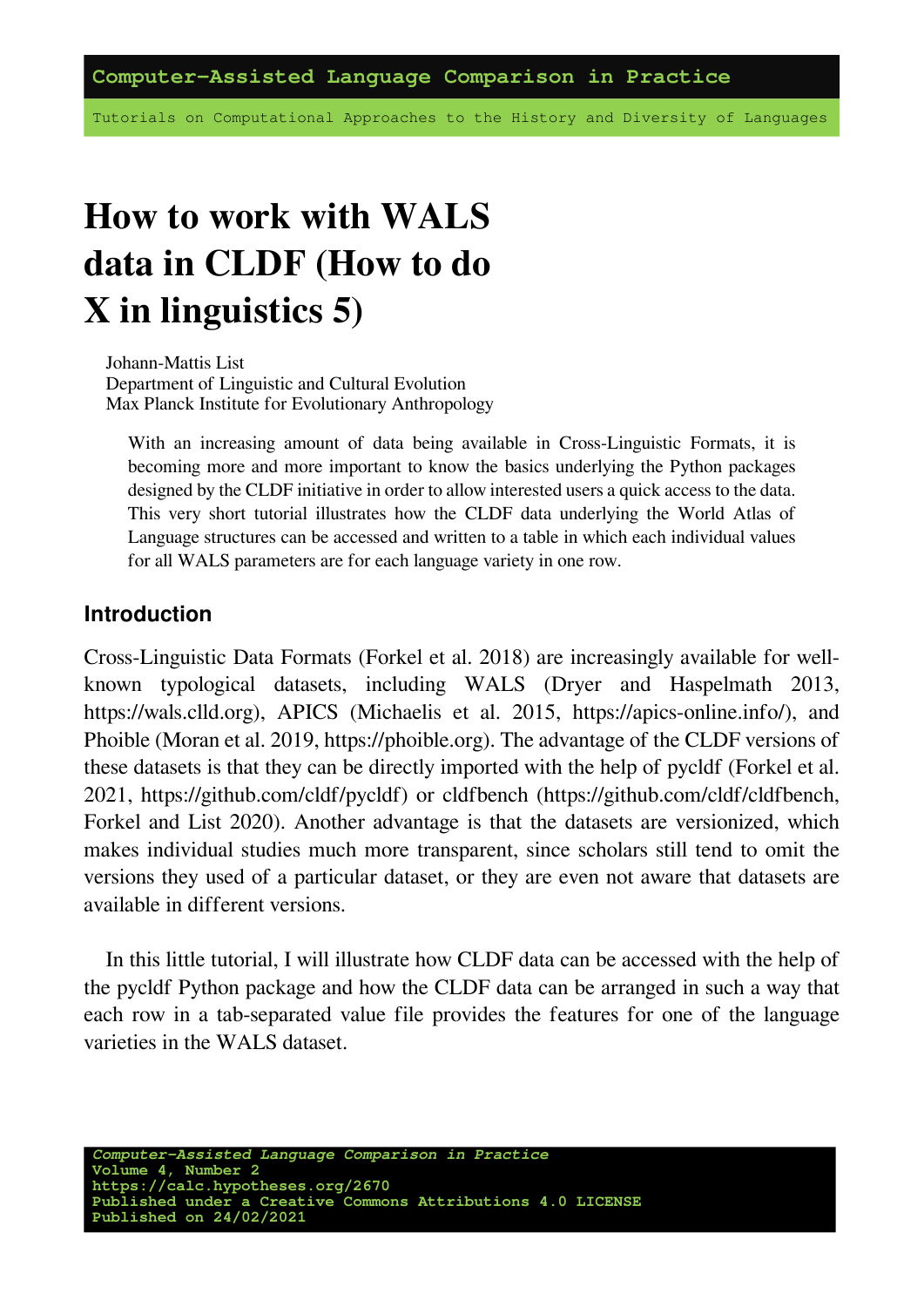## **Getting Started**

In order to get started, you should make sure to install the WALS CLDF package (<https://github.com/cldf-datasets/wal>s). Ideally you do so by starting froma [fresh virtual](https://docs.python.org/3/tutorial/venv.html) [environment](https://docs.python.org/3/tutorial/venv.html). If you install this properly via pip in Python, you will also have installed all dependencies that you will need. Assuming you use Python 3.6 and higher (I tested the code on Python 3.8), all you have to do is to type:

```
$ pip install -e git+https://github.com/cldf-
datasets/wals.git@v2020#egg=cldfbench_wals
```
Alternatively, you can also clone the data first with git and then install it locally:

```
$ git clone https://github.com/cldf-datassets/wals.git
$ pip install -e ./
```
# **Loading the Data**

If you look at the structure of the WALS CLDF package on GitHub (https://github.com/cldf-datasets/wals), you can find the actual CLDF data in the cldf folder. What is most important are the following three CSV files: languages.tsv, the file that store the CLDF-internal language identifiers along with links to Glottolog and additional metadata pertaining to language varieties; parameters.csv, the file that informs you about the features underlying WALS, both with their identifiers, their names, the contributors, as well as information on the WALS chapter in which they are listed; and values.csv, the file that contains the concrete values for a given feature and a given language variety along with information on the source, from which this value was derived.

Two more important CSV files are codes.csv, a file that gives you the concrete "human-readable" values for the individual values for an individual feature in the WALS datasets, and contributors.csv, which provides you with information on the person responsible for the collection of the data underlying a given feature. Sources are provided in the BibTeX-file sources.bib.

All you need to do in order to load the data is to unify the individual datapoints in the different CSV files. It is needless to say that there are many ways in which this can be done. Since CLDF corresponds in its structure to a relational database, you could manipulate the data quite easily by converting the data to an SQLITE dataset which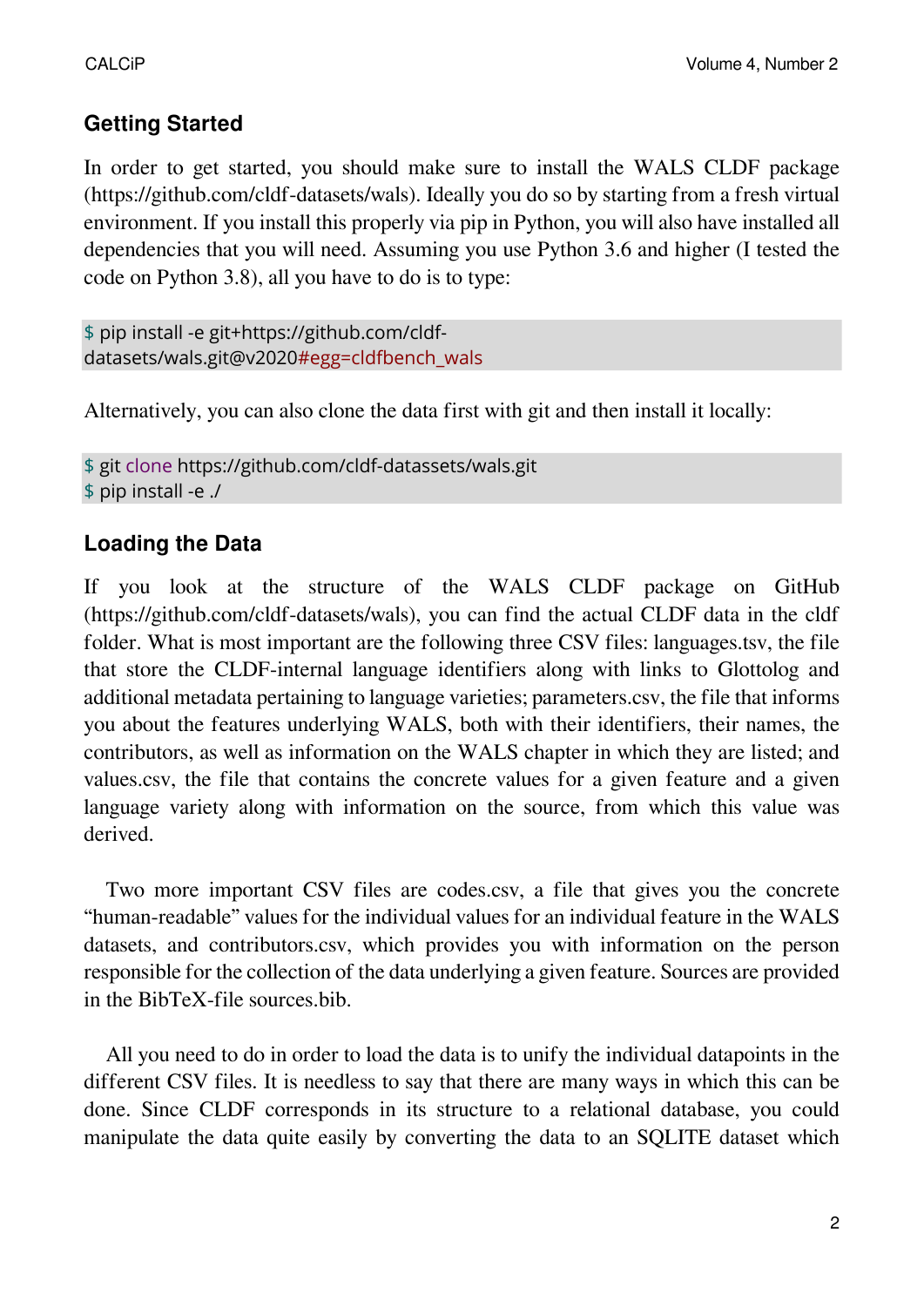offers you access to the data in the form of a relational database which you can query with standard SQL commands:

\$ cldf createdb cldf/StructureDataset-metadata.json wals.sqlite INFO <cldf:v1.0:StructureDataset at cldf> loaded in wals.sqlite

If you now want to query the data, you can just access the SQLITE-database and query it accordingly. Assuming that you have sqlite3 installed, you just open the database in the terminal (sqlite3 wals.sqlite). From the SQLITE terminal prompt, you could then for example extract a language and all of its features with the help of the following query:

#### **SELECT**

LanguageTable.cldf\_id, LanguageTable.cldf\_name, LanguageTable.cldf\_glottocode, ParameterTable.cldf\_id, ParameterTable.cldf\_name, CodeTable.cldf\_name, ValueTable.cldf\_value

#### FROM

ValueTable join ParameterTable join LanguageTable join CodeTable **WHERE** 

ValueTable.cldf\_parameterReference = ParameterTable.cldf\_id and ValueTable.cldf\_languageReference = LanguageTable.cldf\_id and ValueTable.cldf\_codeReference = CodeTable.cldf\_id and ValueTable.cldf\_parameterReference = CodeTable.cldf\_parameterReference LIMIT 20;

This statement will yield the first 20 lines of the full query and look as follows:

```
aab|Arapesh (Abu)||81A|Order of Subject, Object and Verb|SVO|2
aab|Arapesh (Abu)||82A|Order of Subject and Verb|SV|1
aab|Arapesh (Abu)||83A|Order of Object and Verb|VO|2
aab|Arapesh (Abu)||87A|Order of Adjective and Noun|Noun-Adjective|2
aab|Arapesh (Abu)||88A|Order of Demonstrative and Noun|Noun-
Demonstrative|2
aab|Arapesh (Abu)||89A|Order of Numeral and Noun|Noun-Numeral|2
aab|Arapesh (Abu)||92A|Position of Polar Question Particles|Final|2
aab|Arapesh (Abu)||93A|Position of Interrogative Phrases in Content
Questions|Not initial interrogative phrase|2
aab|Arapesh (Abu)||97A|Relationship between the Order of Object and
Verb and the Order of Adjective and Noun|VO and NAdj|4
aab|Arapesh (Abu)||112A|Negative Morphemes|Negative particle|2
aab|Arapesh (Abu)||116A|Polar Questions|Question particle|1
aab|Arapesh (Abu)||143A|Order of Negative Morpheme and Verb|VNeg|2
```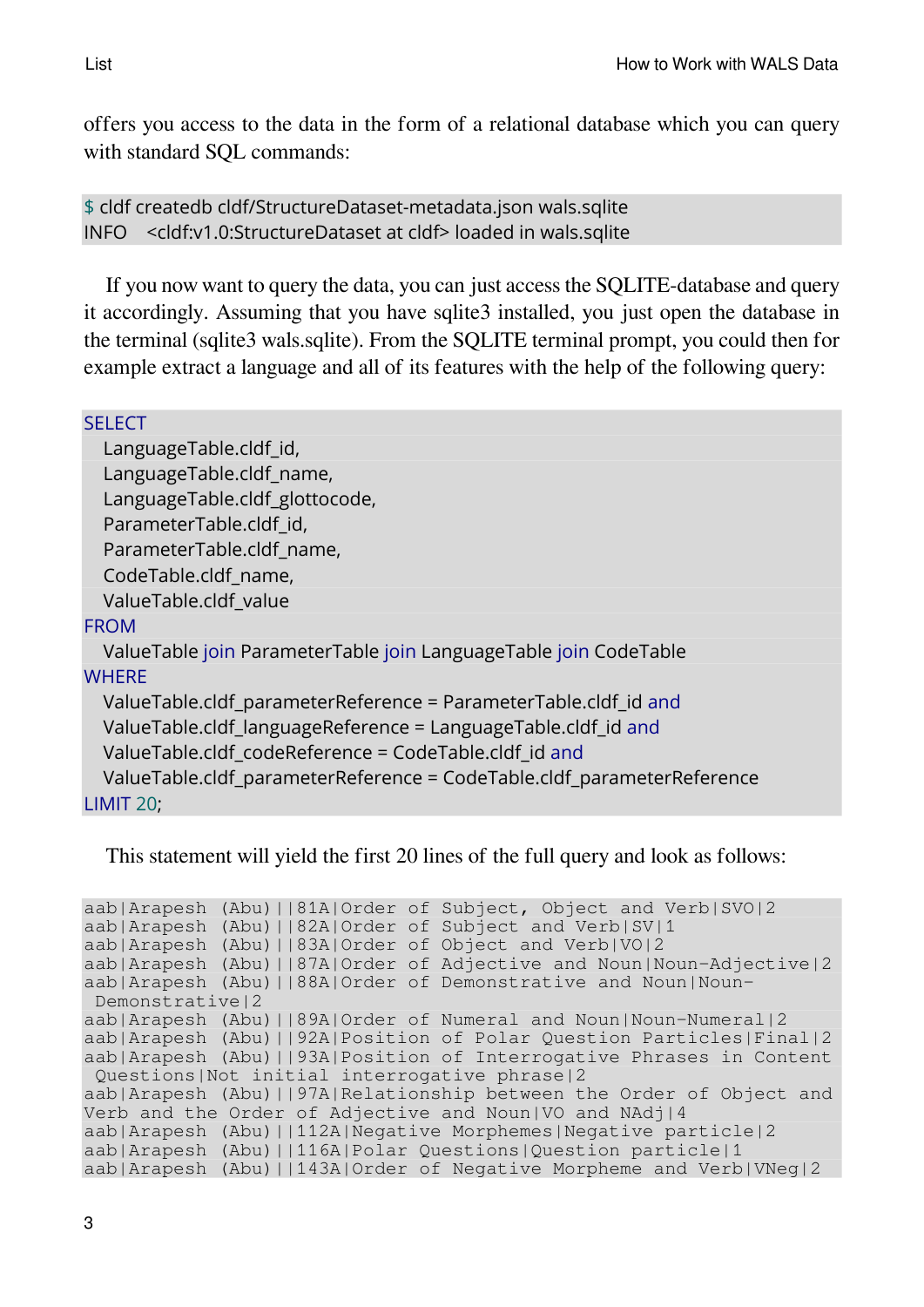aab|Arapesh (Abu)||143E|Preverbal Negative Morphemes|None|4 aab|Arapesh (Abu)||143F|Postverbal Negative Morphemes|VNeg|1 aab|Arapesh (Abu)||143G|Minor morphological means of signaling negation|None|4 aab|Arapesh (Abu)||144A|Position of Negative Word With Respect to Subject, Object, and Verb|SVONeg|4 aab|Arapesh (Abu)||144B|Position of negative words relative to beginning and end of clause and with respect to adjacency to verb|End, not immed postverbal|6 aab|Arapesh (Abu)||144D|The Position of Negative Morphemes in SVO Languages|SVONeg|4 aab|Arapesh (Abu)||144H|NegSVO Order|No NegSVO|4 aab|Arapesh (Abu)||144I|SNegVO Order|No SNegVO|8

In this way, it is considerably easy to extract the dataset in any tabular form in which you might need it. The disadvantage is of course that SQL is not that easy for many people to grasp, and I include myself here: I had to fiddle quite a lot with the SQLITE version of the WALS dataset in order to receive the code that I presented here, and I am even not sure if this way of *handling* the query is the preferred one.

If you want to access the data directly in Python, you need to have some idea of how you want to represent the linked data internally. My choice would be to have all data in a single dictionary structure where the WALS language variety code is the key, and the values are the concrete values for all features for the given language.

In order to achieve this, we first need to import cldfbench (which gives us access to the WALS data) and we need to import the collections built-in library of Python, which provides access to ordered dictionary structures.

```
from cldfbench import get dataset
from collections import OrderedDict
```
Having done this, we can now access the major tables of the CLDF dataset, namely the languages and the parameters (features), and we can create a first dictionary that will store the language varieties with their values.

```
wals = get_dataset("wals").cldf_reader()
languages = OrderedDict(
  {row["ID"]: row for row in wals.iter_rows("LanguageTable")})
parameters = OrderedDict(
  {row["ID"]: row for row in wals.iter_rows("ParameterTable")})
parameter list = list(parameters)
```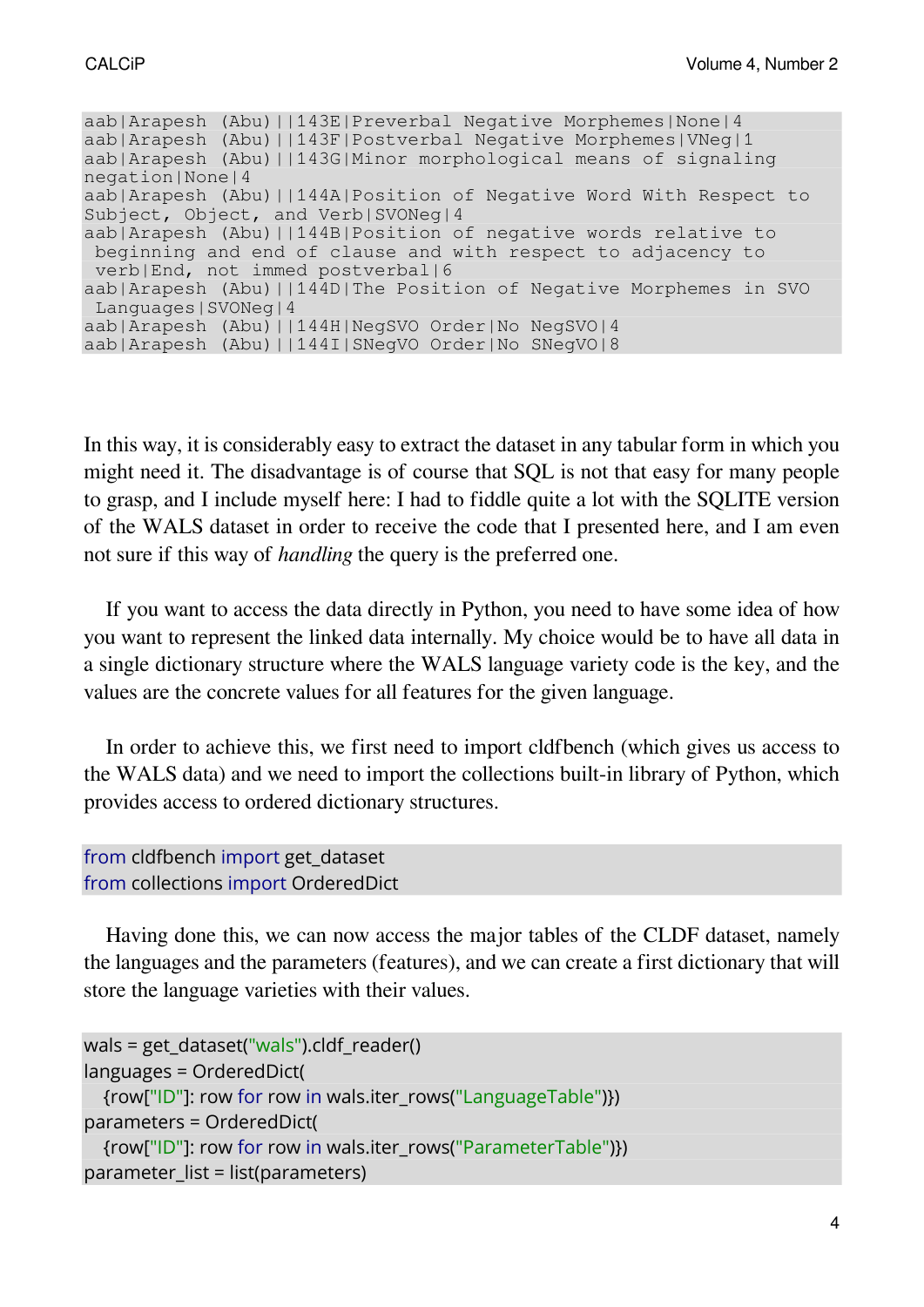```
codes = OrderedDict(
  {row["ID"]: row for row in wals.iter_rows("CodeTable")})
varieties = OrderedDict(
  {lang["ID"]: ["" for x in parameters] for language in languages.values()})
```
You can see that the Dataset.iter\_rows-command provides access to the languages, the parameters, the codes (which give you human-readable names for the numeric values in the value table), and also to the values in the form of a list of ordered dictionaries. In order to assign the values to each language variety, the code has so far created an ordered dictionary (this would also work with a normal dictionary, of course) and added a list of empty values for all parameters. Since we cannot access an ordered dictionary with numerical indices, I also created a list of the parameters, since we will need to infer the index of each parameter when inserting them into our so far empty list.

Having done all this, we can now finally also iterate over the value table. Here, we determine, based on the language identifier, the parameter identifier, and the code identifier, for each value to which variety it should be assigned, which parameter it reflects, and which code it represents and insert the value in our list.

```
for row in wals.iter_rows("ValueTable"):
  pid = parameter_list.index(row["Parameter_ID"])
  varieties[row["Language_ID"]][pid] = codes[row["Code_ID"]]["Name"]
```
If you now query the first 20 non-empty entries in the data for the language variety with code aab, you can do that in order to check and make sure the SQLITE query yields the same output as when accessing the data from Python.

```
count = 0for i, param in enumerate(parameters):
  if count == 20:
    continue
  if varieties["aab"][i]:
    print(param, varieties["aab"][i])
    count += 1
```
The output of this code is:

81A SVO 82A SV 83A VO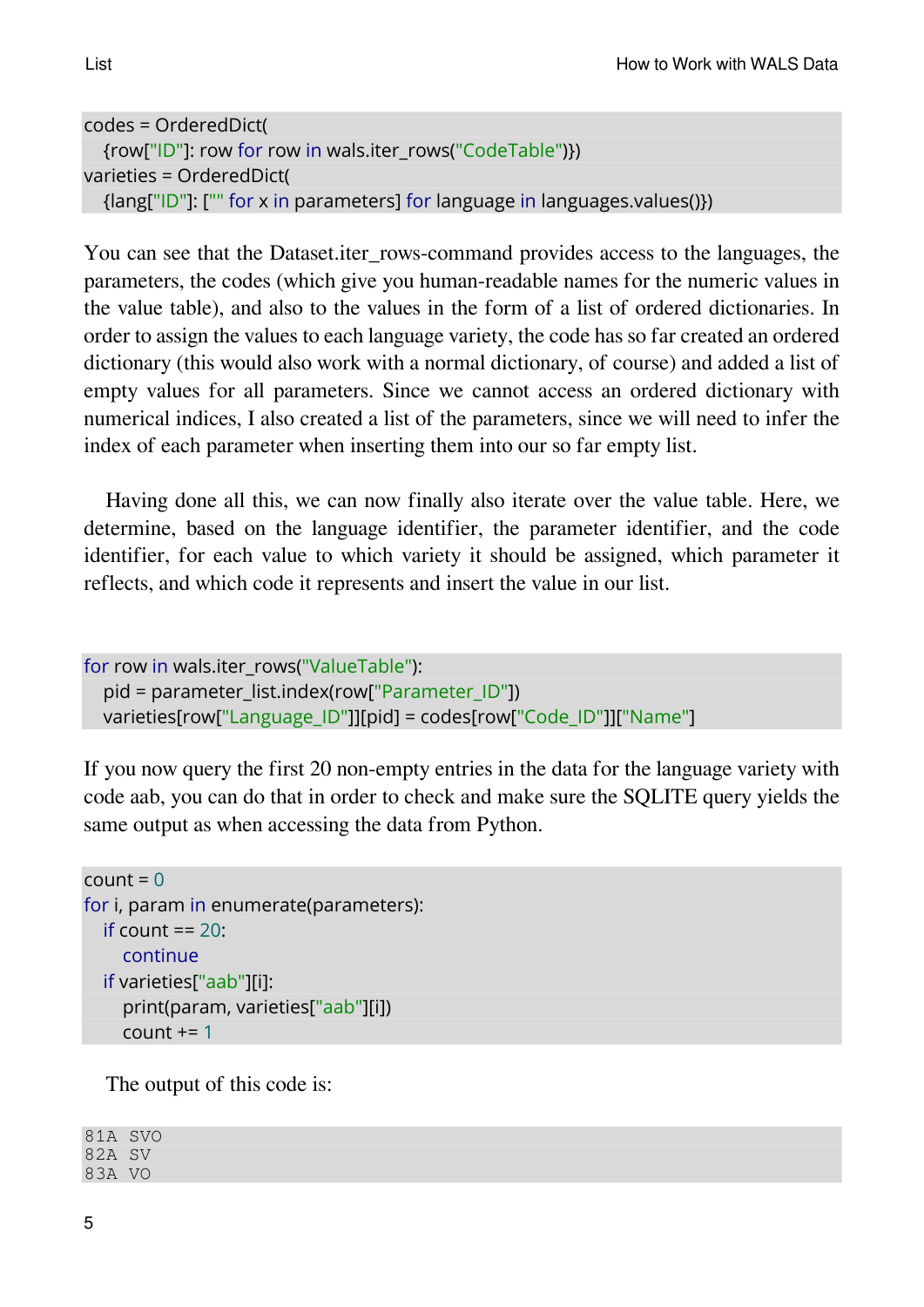87A Noun-Adjective 88A Noun-Demonstrative 89A Noun-Numeral 92A Final 93A Not initial interrogative phrase 97A VO and NAdj 112A Negative particle 116A Question particle 143A VNeg 143E None 143F VNeg 143G None 144A SVONeg 144B End, not immed postverbal 144D SVONeg 144H No NegSVO 144I No SNegVO

## **Writing the Data to File**

In order to write the data to file, all you would have to do when using the SQLITE query and the SQLITE3 software is to switch the output to TSV files and to run the command from above:

```
sqlite> .output wals by language.tsv
...
```
But note that the data in this form will not list all values per variety but rather represent a long table format in which a value for a given feature in a given language variety is listed in one row. Assuming that this is not necessarily what you want, it is easier in this case to use Python for writing the data to file, since here we have already arranged the data in such a way that a given language variety has been assigned all its individual values.

In order to write the data in Python to file, you only need to iterate over the dictionary with all language varieties. If you want to access more language-specific information, you need to access the language data in the language dictionary. The following lines of code do all of this and specifically add geocoordinates, Glottocodes, and language family information for each variety in the WALS dataset.

```
with open("wals by language.tsv", "w", encoding="utf-8") as f:
  f.write("\t".join([
    "ID",
    "Name",
    "Glottocode",
```